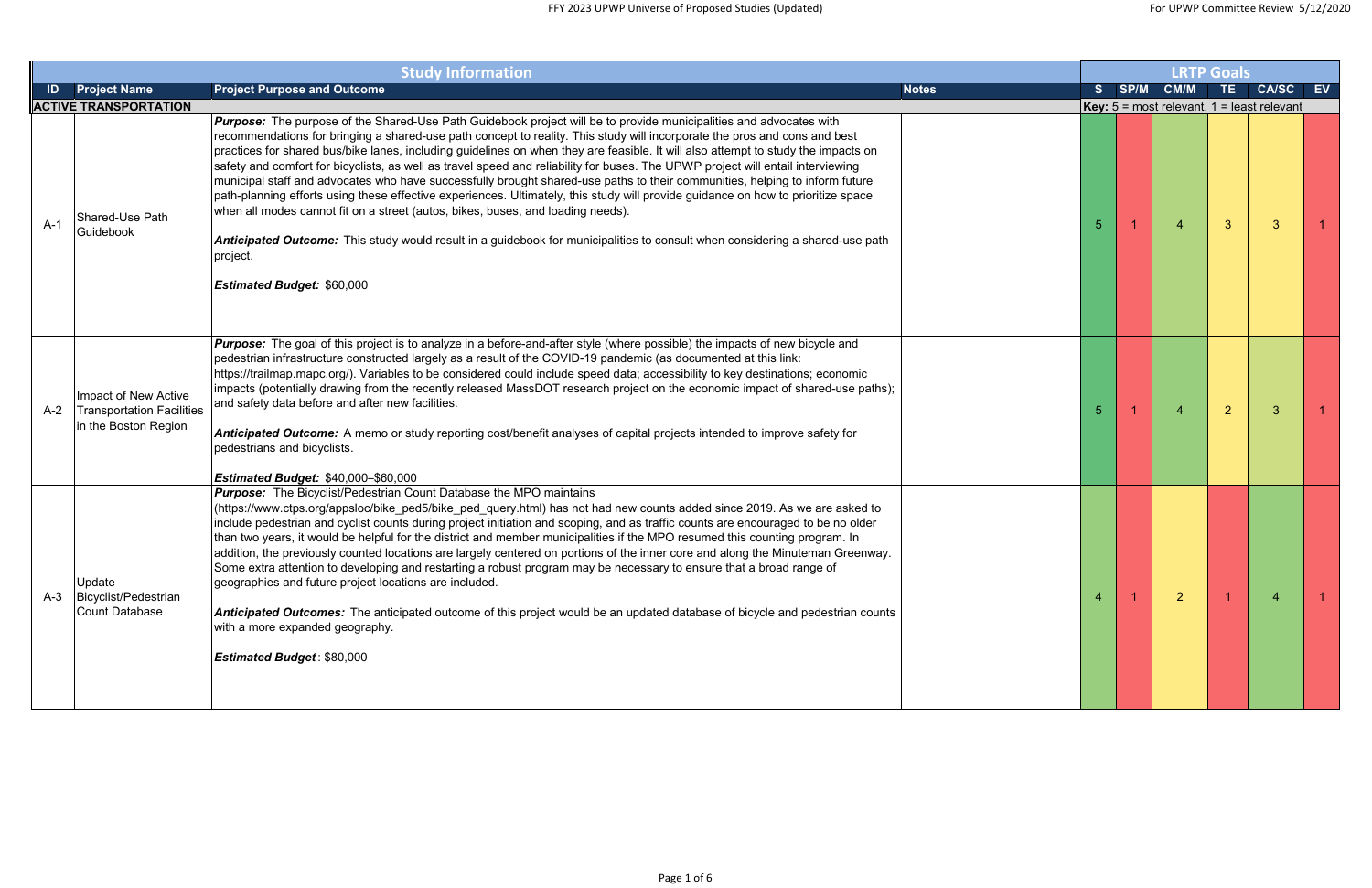| <b>Study Information</b>               |                                            |                                                                                                                                                                                                                                                                                                                                                                                                                                                                                                                                                                                                                                                                                                                                                                                                                                                                                                                                                                                                                                                                                                  |                |                |                        |   |
|----------------------------------------|--------------------------------------------|--------------------------------------------------------------------------------------------------------------------------------------------------------------------------------------------------------------------------------------------------------------------------------------------------------------------------------------------------------------------------------------------------------------------------------------------------------------------------------------------------------------------------------------------------------------------------------------------------------------------------------------------------------------------------------------------------------------------------------------------------------------------------------------------------------------------------------------------------------------------------------------------------------------------------------------------------------------------------------------------------------------------------------------------------------------------------------------------------|----------------|----------------|------------------------|---|
| <b>ROADWAY AND MULTIMODAL MOBILITY</b> |                                            |                                                                                                                                                                                                                                                                                                                                                                                                                                                                                                                                                                                                                                                                                                                                                                                                                                                                                                                                                                                                                                                                                                  |                |                |                        |   |
| $M-1$                                  | Lab and Municipal<br><b>Parking Study</b>  | <b>Purpose:</b> MAPC and CTPS propose collaborating on a research study to assess regional parking demand and utilization at<br>commercial/mixed-use developments, with a particular focus on lab/life science facilities. As more lab facilities are proposed<br>throughout the Greater Boston region, developers are suggesting that high amounts of parking are needed on-site, which is<br>sparking concern from municipalities about the potential impacts on local and regional transportation systems. MAPC's Perfect Fit<br>Parking research, which assessed regional parking demand and utilization at multifamily housing developments, can provide a<br>potential model to help determine the appropriate amount of parking at lab facilities and to avoid overbuilding.<br>Anticipated Outcome: A database organizing parking rates, policies, permit programs of municipal and lab parking spaces in<br>the Boston region, as well as a model determining appropriate amount of parking needed at lab facilities given the surrounding<br>community.<br>Estimated Budget: \$125,000 |                |                | $\mathbf{3}$           | 3 |
| <b>TRANSIT</b>                         |                                            |                                                                                                                                                                                                                                                                                                                                                                                                                                                                                                                                                                                                                                                                                                                                                                                                                                                                                                                                                                                                                                                                                                  |                |                |                        |   |
| $T-1$                                  | <b>Flexibly Fixed Route Bus</b><br>Service | Purpose: This study would identify the costs and benefits to allowing on-demand stops (in between existing stops) on low<br>ridership bus routes and/or during off-peak service to increase safety and convenience for riders. Conducted in collaboration with<br>RTAs, this study would aim to additionally map RTA service areas and identify gaps in service.<br><b>Anticipated Outcomes: Maps of RTA service routes</b><br><b>Estimated Budget: \$40,000-60,000</b>                                                                                                                                                                                                                                                                                                                                                                                                                                                                                                                                                                                                                          | $\overline{2}$ | $\overline{2}$ | $\boldsymbol{\Lambda}$ |   |
| $T-2$                                  | <b>Transit Modernization</b><br>Program    | Purpose: This study would dedicate staff time to develop materials and direction for the Transit Modernization Program that<br>begins in FFY 2025. Beginning early would assist CATA, MWRTA, and the MBTA in identifying eligible needs and coordinating<br>efforts with municipalities before the funding program solicits applications.<br>Anticipated Outcomes: Guidelines and materials to assist transportation agencies in coordinating with municipalities during the<br>application process for the Transit Modernization Program<br><b>Estimated Budget: \$75,000</b>                                                                                                                                                                                                                                                                                                                                                                                                                                                                                                                   | $\overline{2}$ |                | $\boldsymbol{\Lambda}$ | 3 |

|                | <b>LRTP Goals</b> |                         |                |                |                |  |  |  |  |  |  |
|----------------|-------------------|-------------------------|----------------|----------------|----------------|--|--|--|--|--|--|
|                |                   |                         |                |                |                |  |  |  |  |  |  |
| $\overline{1}$ | $\overline{1}$    | $\overline{3}$          | $\overline{3}$ | $\overline{3}$ | $\overline{5}$ |  |  |  |  |  |  |
|                |                   |                         |                |                |                |  |  |  |  |  |  |
| $\overline{2}$ | $\overline{2}$    | $\overline{\mathbf{4}}$ | $\overline{4}$ | $\overline{2}$ | $\overline{2}$ |  |  |  |  |  |  |
| $\overline{2}$ | $\overline{4}$    | $\overline{\mathbf{4}}$ | $\overline{3}$ | $\overline{2}$ | $\overline{a}$ |  |  |  |  |  |  |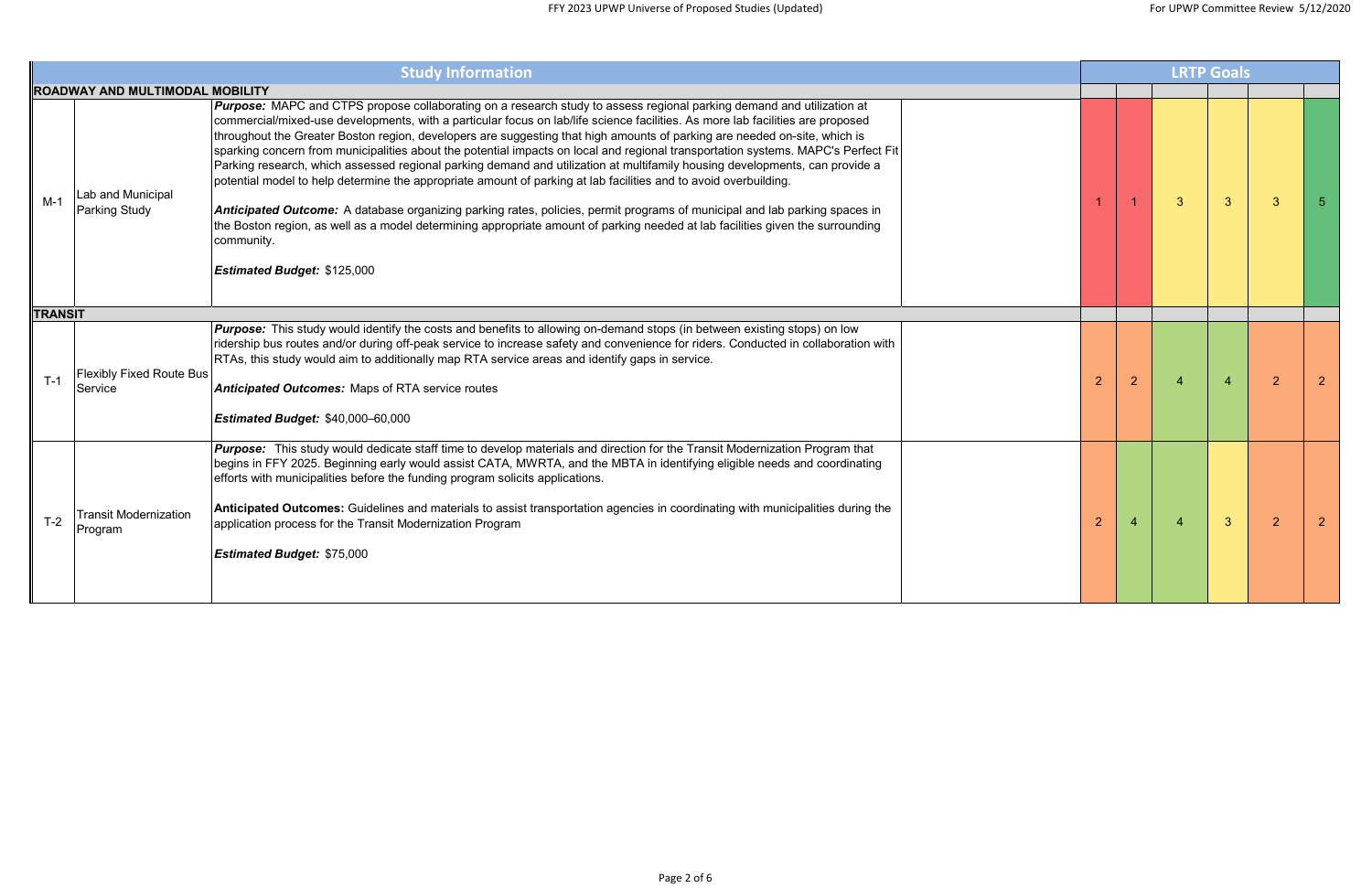| <b>Study Information</b> |                                                                      |                                                                                                                                                                                                                                                                                                                                                                                                                                                                                                                                                                                                                                                                                                                                                                                                                                                                                                                                                                                                                                                                                                                                                                                                                                                                                                                                                                                                                                                                                                                                                                                                                                                                                                                                                                                                                                                                                                                                                                                                  |  |  |  |  |  |
|--------------------------|----------------------------------------------------------------------|--------------------------------------------------------------------------------------------------------------------------------------------------------------------------------------------------------------------------------------------------------------------------------------------------------------------------------------------------------------------------------------------------------------------------------------------------------------------------------------------------------------------------------------------------------------------------------------------------------------------------------------------------------------------------------------------------------------------------------------------------------------------------------------------------------------------------------------------------------------------------------------------------------------------------------------------------------------------------------------------------------------------------------------------------------------------------------------------------------------------------------------------------------------------------------------------------------------------------------------------------------------------------------------------------------------------------------------------------------------------------------------------------------------------------------------------------------------------------------------------------------------------------------------------------------------------------------------------------------------------------------------------------------------------------------------------------------------------------------------------------------------------------------------------------------------------------------------------------------------------------------------------------------------------------------------------------------------------------------------------------|--|--|--|--|--|
| $T-3$                    | Opportunities for Bus<br>Rapid Transit (BRT) in<br>the Boston Region | Purpose: This study addresses four of the six MPO's goals with Transportation Equity as the primary focus and Clean Air/Clean<br>Communities, Capacity Management/Mobility, and Economic Vitality as secondary objectives. BRT addresses transportation<br>equity by focusing on improving the frequency, speed, reliability, and quality of bus transit service that is disproportionately used<br>by low-income and minority riders. These bus service enhancements provide disadvantaged populations with greater accessibility<br>to jobs and services and improve overall quality of life by allowing people to spend more time at origins and destinations and less<br>time waiting for service. It can also extend the reach of rapid rail transit services by feeding end of line stations and providing line-<br>to-line transfers outside downtown. BRT addresses the remaining goals: Clean Air/Clean Communities by inducing a mode shift<br>away from private automobiles, Capacity Management/Mobility by increasing capacity of bus routes with greater frequency and<br>longer vehicles, and Economic Vitality by promoting more sustainable transit-oriented development at nearby stations.<br>In 2015 ITDP conducted a BRT analysis Better Rapid Transit for Greater Boston that identified five potential corridors for BRT in<br>the Boston region and provided time-savings estimates. This study will build on the ITDP study by measuring the accessibility<br>benefits of BRT along these and five additional corridors. MPO staff will leverage innovative transit analysis tools such as<br>Conveyal to estimate the number of additional jobs, services, and destinations BRT could provide to EJ communities throughout<br>the Boston Region.<br>Anticipated Outcomes: A memo outlining potential new corridors for BRT and potential benefits and impacts of such an<br>expansion on EJ communities and economic development.<br><b>Estimated Budget: \$80,000</b> |  |  |  |  |  |

|                | <b>LRTP Goals</b> |                |              |                |                         |  |  |  |  |  |  |
|----------------|-------------------|----------------|--------------|----------------|-------------------------|--|--|--|--|--|--|
| $\overline{1}$ | $\overline{5}$    | $\overline{4}$ | $\mathbf{3}$ | $\overline{4}$ | $\overline{\mathbf{4}}$ |  |  |  |  |  |  |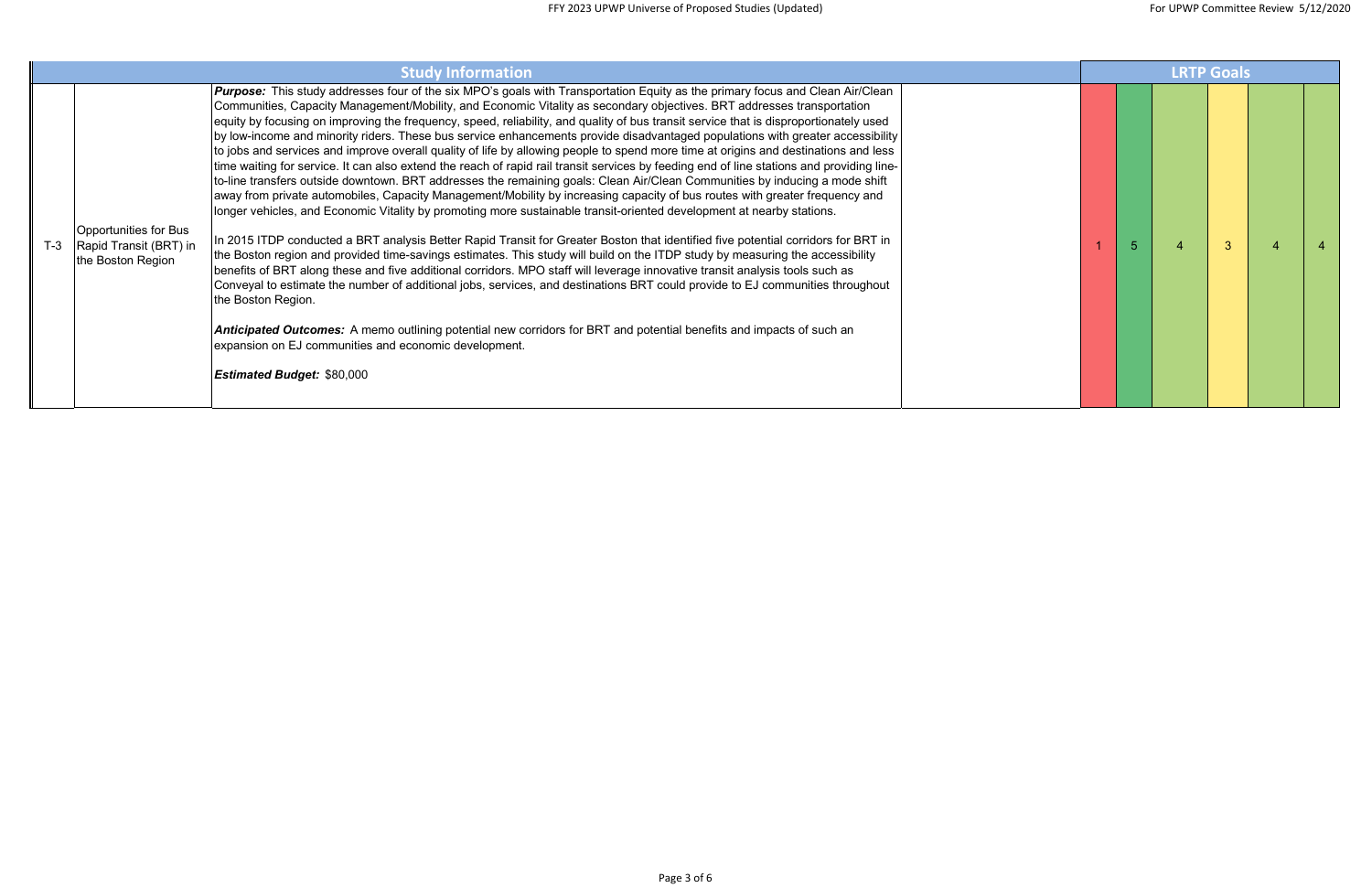| <b>Study Information</b> |                                                                                                         |                                                                                                                                                                                                                                                                                                                                                                                                                                                                                                                                                                                                                                                                                                                                                                                                                                                                                                                                                                                                                                                                                                                                                                                                                                                                                                                                                                                                                                                                                                                                                                                                                                                                                                                                                                                                                                                                                                                                                                                                                                                                                                                                                                                                                                                                                                                                                                                                                                                                                                                                                                                                                                                                                                                                                                                                                                                                                                                     |  |                |   |                | <b>LRTP Goals</b> |
|--------------------------|---------------------------------------------------------------------------------------------------------|---------------------------------------------------------------------------------------------------------------------------------------------------------------------------------------------------------------------------------------------------------------------------------------------------------------------------------------------------------------------------------------------------------------------------------------------------------------------------------------------------------------------------------------------------------------------------------------------------------------------------------------------------------------------------------------------------------------------------------------------------------------------------------------------------------------------------------------------------------------------------------------------------------------------------------------------------------------------------------------------------------------------------------------------------------------------------------------------------------------------------------------------------------------------------------------------------------------------------------------------------------------------------------------------------------------------------------------------------------------------------------------------------------------------------------------------------------------------------------------------------------------------------------------------------------------------------------------------------------------------------------------------------------------------------------------------------------------------------------------------------------------------------------------------------------------------------------------------------------------------------------------------------------------------------------------------------------------------------------------------------------------------------------------------------------------------------------------------------------------------------------------------------------------------------------------------------------------------------------------------------------------------------------------------------------------------------------------------------------------------------------------------------------------------------------------------------------------------------------------------------------------------------------------------------------------------------------------------------------------------------------------------------------------------------------------------------------------------------------------------------------------------------------------------------------------------------------------------------------------------------------------------------------------------|--|----------------|---|----------------|-------------------|
| $T-4$                    | <b>Funding Free Fares:</b><br>Possibilities of<br><b>Eliminating Fares with</b><br><b>Value Capture</b> | <b>Purpose:</b> There is growing interest around the country and the Commonwealth for eliminating fares on transit service. In recent<br>years transit providers around Massachusetts including Boston, Worcester, Brockton, and Lawrence have piloted or are currently<br>piloting fare elimination projects. Eliminating fares has the potential to improve transportation equity, reduce barriers to ridership,<br>and eliminate the expense of operating a fare collection system. However, while eliminating fares has many potential benefits,<br>what remains less clear is how transit providers could pay for it.<br>This study would estimate the feasibility of replacing fare revenue with value capture tools. In 2017, MAPC published Expanding<br>the Use of Value Capture for Transportation and TOD in Massachusetts, which provides an overview of the value capture tools<br>currently employed and available in the Commonwealth. This analysis will expand on the MAPC study by estimating the revenue<br>potential of value capture tools to replace the loss of fare revenue. MPO Staff will estimate the revenue potential of value capture<br>tools through the implementation of property assessments and sales taxes at varying distances near MBTA transit services. Staff<br>will create a memo that describes the feasibility of available value capture options to replace fare revenue. The memo will provide<br>details on the amount and geographic extent of property assessments and sales taxes necessary to fully fund the MBTA transit<br>system. Staff will also investigate the possibility of replacing fares with value capture along specific transit routes, modes, and<br>stations.<br>There are many potential benefits of relying on value capture to fund a fare-free transit system. It is well established in the<br>literature that high-quality transit services can have a positive effect on nearby property values and retail revenue. Value capture<br>tools "capture" a portion of this value with property assessments and sales taxes to nearby properties and businesses to fund the<br>operating and capital costs of the transit service. Funding transit with value capture also allows the transit provider to take<br>advantage of positive feedback loops. Eliminating fares induces higher transit ridership, which leads to greater retail sales at<br>transit accessible businesses. Similarly, the improvements in accessibility offered by transit services lead to an uplift of nearby<br>property value. These increases to property value and sales revenue lead to more funds to operate, improve, and expand the<br>transit network. Greater funds allow the transit service provider to improve the accessibility benefits of the transit network with<br>greater frequency, reliability, and coverage, which result in more revenue. |  | $\overline{2}$ | 2 | $5\phantom{.}$ | $5\overline{)}$   |
|                          |                                                                                                         | Anticipated Outcome: A dataset documenting survey responses and a memorandum or web page presenting analysis. Data will<br>be made available to agency partners and municipalities throughout the region.<br>Estimated Budget: \$60,000                                                                                                                                                                                                                                                                                                                                                                                                                                                                                                                                                                                                                                                                                                                                                                                                                                                                                                                                                                                                                                                                                                                                                                                                                                                                                                                                                                                                                                                                                                                                                                                                                                                                                                                                                                                                                                                                                                                                                                                                                                                                                                                                                                                                                                                                                                                                                                                                                                                                                                                                                                                                                                                                             |  |                |   |                |                   |

|                | LRTP Goals     |                |                |                |                         |  |  |  |  |  |  |
|----------------|----------------|----------------|----------------|----------------|-------------------------|--|--|--|--|--|--|
| $\overline{2}$ | $\overline{a}$ | $\overline{5}$ | $\overline{5}$ | $\overline{5}$ | $\overline{\mathbf{4}}$ |  |  |  |  |  |  |
|                |                |                |                |                |                         |  |  |  |  |  |  |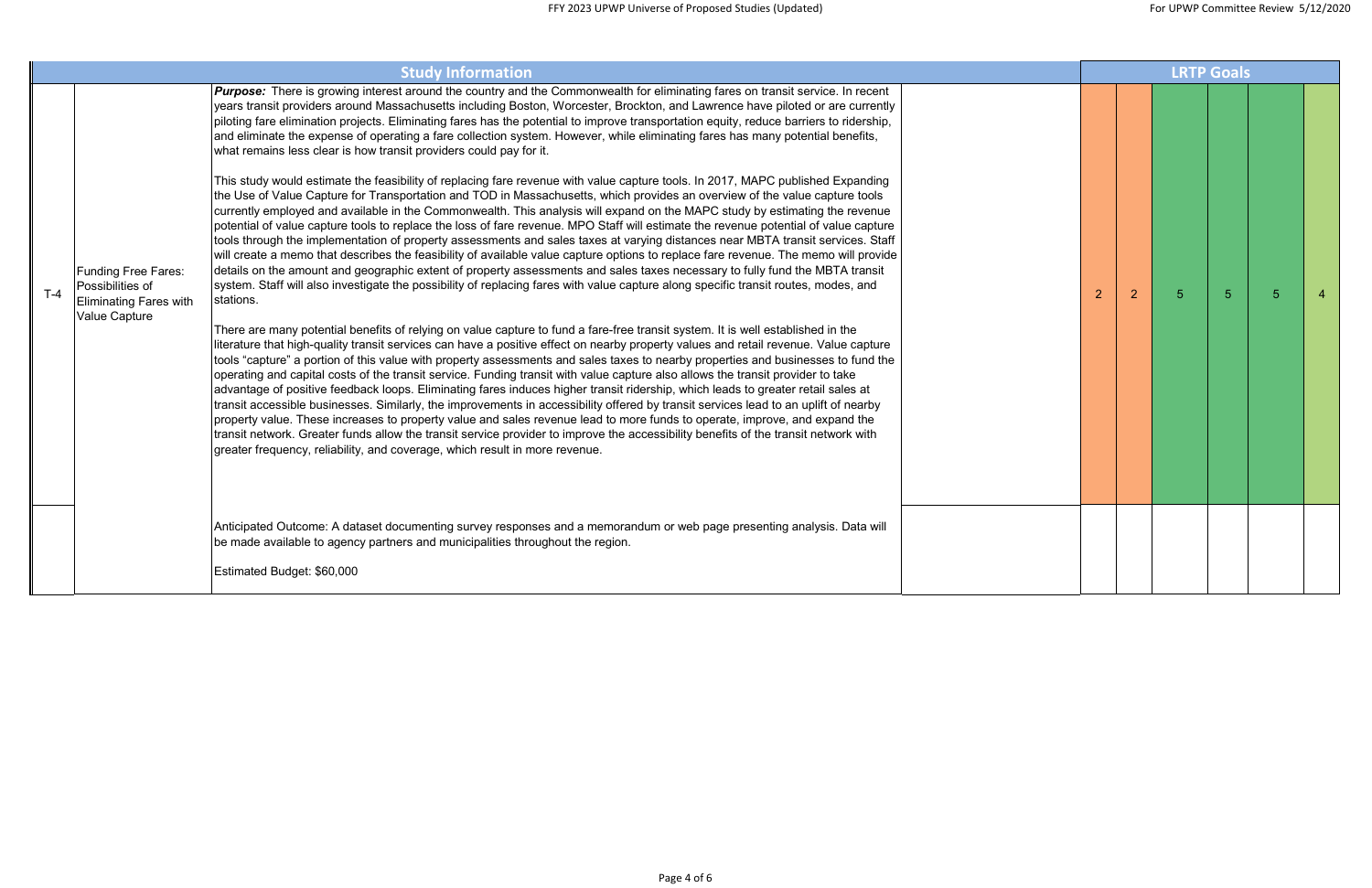| <b>Study Information</b> |                                                                                          |                                                                                                                                                                                                                                                                                                                                                                                                                                                                                                                                                                                                                                                                                                                                                                                                                                                                                                                                                                                                                                                                                                                                                                                                                                                                                                                                                                                                                                                                                                                                                                                                                                                                                                                                                                                                                                                                                      |  |                |                |                | <b>LRTP Goals</b> |
|--------------------------|------------------------------------------------------------------------------------------|--------------------------------------------------------------------------------------------------------------------------------------------------------------------------------------------------------------------------------------------------------------------------------------------------------------------------------------------------------------------------------------------------------------------------------------------------------------------------------------------------------------------------------------------------------------------------------------------------------------------------------------------------------------------------------------------------------------------------------------------------------------------------------------------------------------------------------------------------------------------------------------------------------------------------------------------------------------------------------------------------------------------------------------------------------------------------------------------------------------------------------------------------------------------------------------------------------------------------------------------------------------------------------------------------------------------------------------------------------------------------------------------------------------------------------------------------------------------------------------------------------------------------------------------------------------------------------------------------------------------------------------------------------------------------------------------------------------------------------------------------------------------------------------------------------------------------------------------------------------------------------------|--|----------------|----------------|----------------|-------------------|
|                          | <b>TRANSIT EQUITY</b>                                                                    |                                                                                                                                                                                                                                                                                                                                                                                                                                                                                                                                                                                                                                                                                                                                                                                                                                                                                                                                                                                                                                                                                                                                                                                                                                                                                                                                                                                                                                                                                                                                                                                                                                                                                                                                                                                                                                                                                      |  |                |                |                |                   |
| $TE-1$                   | Analyzing the<br><b>Environmental Justice</b><br>Impacts of Congestion<br>Pricing        | <b>Purpose:</b> The transportation burden on EJ communities is one of the major reasons that MPOs were created. In the 20th century<br>in particular, transportation innovations were deliberately created and implemented with a purpose to burden different population<br>groups. Congestion pricing is a new proposal that is occurring in several places in the world. While there are surely benefits to<br>congestion pricing, this is something that has not been previously imposed in the Boston region. Therefore, it is ideal to present<br>due diligence that these traffic mitigation strategies do not adversely impact disadvantaged population groups.<br>This study will analyze the benefits and burdens that congestion pricing strategies will have on EJ populations, which would<br>include minorities and low-income populations. This study can also analyze the impact of congestion pricing with other vulnerable<br>populations, such as seniors, disabled individuals, and carless households. Potential adverse impacts to congestion pricing<br>include the increase of congestion in or leading to EJ communities, the disproportional increase of transportation costs to EJ<br>populations relative to population, and the reduction of transportation options in EJ communities. This study will look at different<br>impacts of different methods of congestion pricing, including but not limited to cordon pricing, HOT lanes, tolling, and parking<br>pricing. This study will also look at potential strategies to alleviate potential burdens, including variable pricing based on the<br>income of the people using the transportation facility.<br>Anticipated Outcomes: Memo or paper outlining benefits and concerns of congestion pricing strategies as they relate to EJ<br>communities.<br><b>Estimated Budget: \$60,000-\$80,000</b> |  | $\overline{2}$ | $\overline{2}$ | $5\phantom{.}$ | $\sqrt{5}$        |
| <b>TE-2</b>              | <b>Equity Analysis of</b><br>Demand-Response<br>Transit in the Boston<br>Region          | <b>Purpose:</b> In line with the recent federal emphasis area to "target demand-response service towards communities with higher<br>concentrations of older adults and those with poor access to essential services," assess the existing conditions of demand-<br>response transit in the region, and evaluate whether it is meeting the needs of these traditionally underrepresented communities.<br>This study would address demand-response transit provided by the MBTA and RTAs.<br>Anticipated Outcomes: Memo outlining where service to essential services is limited, along with maps of said corridors.<br><b>Estimated Budget: \$20,000</b>                                                                                                                                                                                                                                                                                                                                                                                                                                                                                                                                                                                                                                                                                                                                                                                                                                                                                                                                                                                                                                                                                                                                                                                                                              |  |                |                | $\mathbf{3}$   |                   |
|                          | <b>Assessing Mobility</b><br>TE-3   Options at Affordable<br><b>Housing Developments</b> | <b>Purpose:</b> This project would conduct a site-specific assessment of mobility services for residents at a sample of affordable<br>housing communities within the region. The task would evaluate mobility options for low-income residents from the perspective of<br>accessing economic opportunities, medical facilities, schools, parks, grocery stores, and other daily needs. This could fall under<br>Transportation Equity Program as an "on-the-ground" counterpart to higher-level analyses from Conveyal and the travel demand<br>model.<br>Anticipated Outcomes: Guidebook or similar manual for transit providers to take to housing authorities and develop more<br>equitable transit options to and from affordable housing communities<br><b>Estimated Budget: \$100,00-\$150,000</b>                                                                                                                                                                                                                                                                                                                                                                                                                                                                                                                                                                                                                                                                                                                                                                                                                                                                                                                                                                                                                                                                             |  | $\overline{2}$ |                | $\overline{2}$ | $5\phantom{.0}$   |

|                |                |                | <b>LRTP Goals</b> |                         |                         |
|----------------|----------------|----------------|-------------------|-------------------------|-------------------------|
| $\overline{c}$ | $\overline{c}$ | 5              | $\overline{5}$    | $\overline{5}$          | $\overline{3}$          |
| $\overline{1}$ | $\overline{1}$ | $\overline{3}$ | $\overline{5}$    | $\overline{3}$          | $\overline{a}$          |
| $\overline{a}$ | $\overline{1}$ | $\overline{c}$ | $\overline{5}$    | $\overline{\mathbf{4}}$ | $\overline{\mathbf{4}}$ |